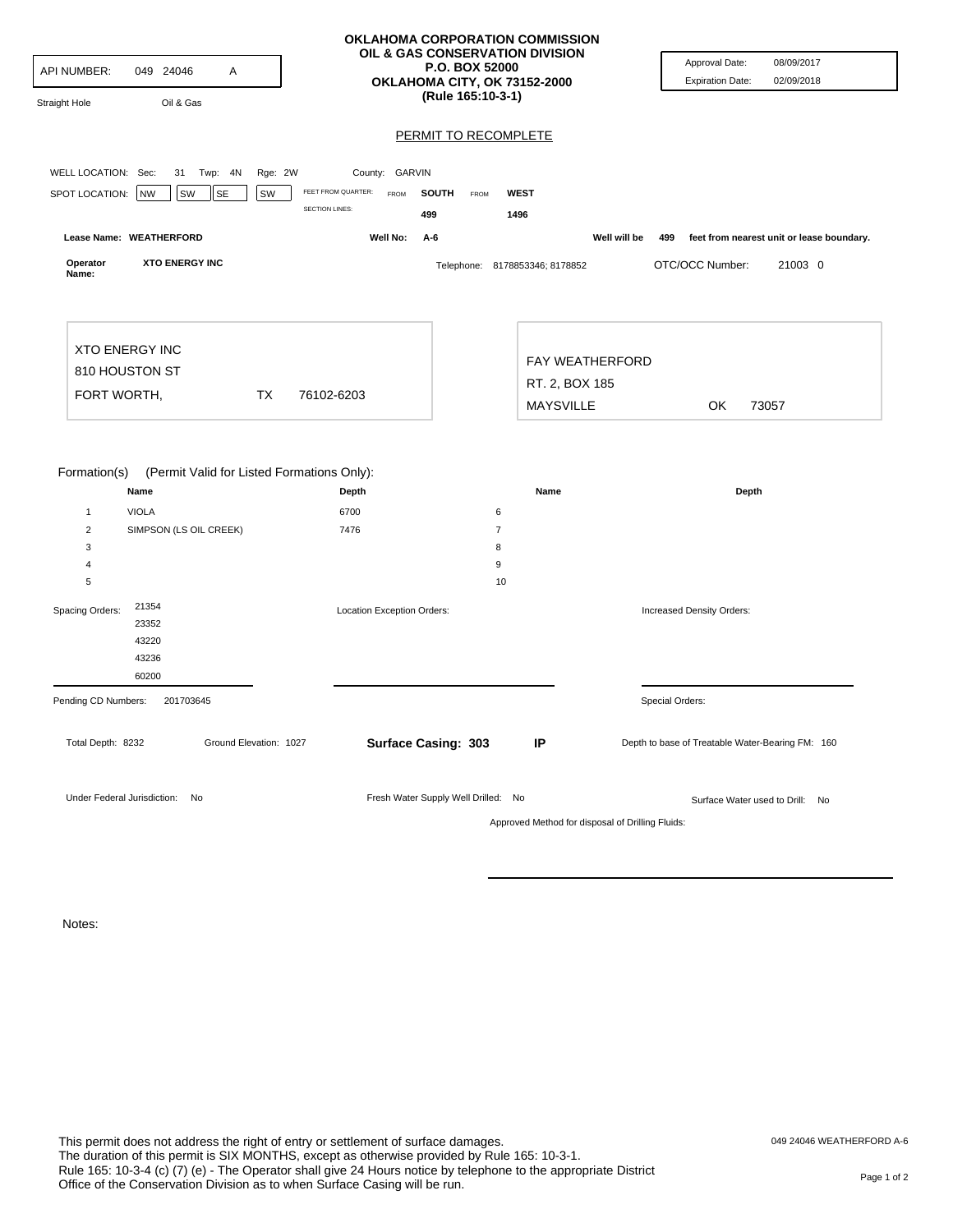| Category                    | Description                                                                                                                                                                                                                                     |
|-----------------------------|-------------------------------------------------------------------------------------------------------------------------------------------------------------------------------------------------------------------------------------------------|
| <b>HYDRAULIC FRACTURING</b> | 8/9/2017 - G75 - OCC 165:10-3-10 REQUIRES:                                                                                                                                                                                                      |
|                             | 1) PRIOR TO COMMENCEMENT OF HYDRAULIC FRACTURING OPERATIONS FOR HORIZONTAL<br>WELLS, NOTICE GIVEN FIVE BUSINESS DAYS IN ADVANCE TO OFFSET OPERATORS WITH<br>WELLS COMPLETED IN THE SAME COMMON SOURCE OF SUPPLY WITHIN 1/2 MILE;                |
|                             | 2) WITH NOTICE ALSO GIVEN 48 HOURS IN ADVANCE OF HYDRAULIC FRACTURING ALL<br>WELLS TO BOTH THE OCC CENTRAL OFFICE AND LOCAL DISTRICT OFFICES, USING THE<br>"FRAC NOTICE FORM" FOUND AT THE FOLLOWING LINK:<br>OCCEWEB.COM/OG/OGFORMS.HTML; AND, |
|                             | 3) THE CHEMICAL DISCLOSURE OF HYDRAULIC FRACTURING INGREDIENTS FOR ALL WELLS<br>TO BE REPORTED TO FRACFOCUS WITHIN 60 DAYS AFTER THE CONCLUSION THE<br>HYDRAULIC FRACTURING OPERATIONS, USING THE FOLLOWING LINK: FRACFOCUS.ORG                 |
| PENDING CD - 201703645      | 8/9/2017 - G75 - SE4 SW4 31-4N-2W<br>X21354/23352/43220/43236 SPLOC<br>X60200 VIOL<br>499' FSL, 176' FWL<br>NO OP. NAMED<br>REC 7-25-2017 (P. PORTER)                                                                                           |
| <b>SPACING - 21354</b>      | 8/9/2017 - G75 - (40) S2 31-4N-2W<br>EXT 20005/21106 BRMD (AMD BY 23352 TO SMPS; AMD BY 43220 SPLOC)                                                                                                                                            |
| <b>SPACING - 23352</b>      | 8/9/2017 - G75 - (40) 31-4N-2W<br>AMD 20005/21106/21354/21996 CHANGING BRMD TO SMPS                                                                                                                                                             |
| <b>SPACING - 43220</b>      | 8/9/2017 - G75 - (40) 31-4N-2W<br>AMD 20005/21106/21354/21996/23352/VAR CHANGING SMPS TO SPLOC<br><b>EST OTHER</b>                                                                                                                              |
| <b>SPACING - 43236</b>      | 8/9/2017 - G75 - NPT PARAGRAPH D OF 43220 PERTAINING TO GAS-OIL RATIO TEST                                                                                                                                                                      |
| <b>SPACING - 60200</b>      | 8/9/2017 - G75 - (40) 31-4N-2W<br><b>EST VIOL</b>                                                                                                                                                                                               |
| SURFACE LOCATION            | 8/9/2017 - G75 - 499' FSL, 1496' FWL SW4 31-4N-2W PER ORIGINAL STAKING PLAT                                                                                                                                                                     |